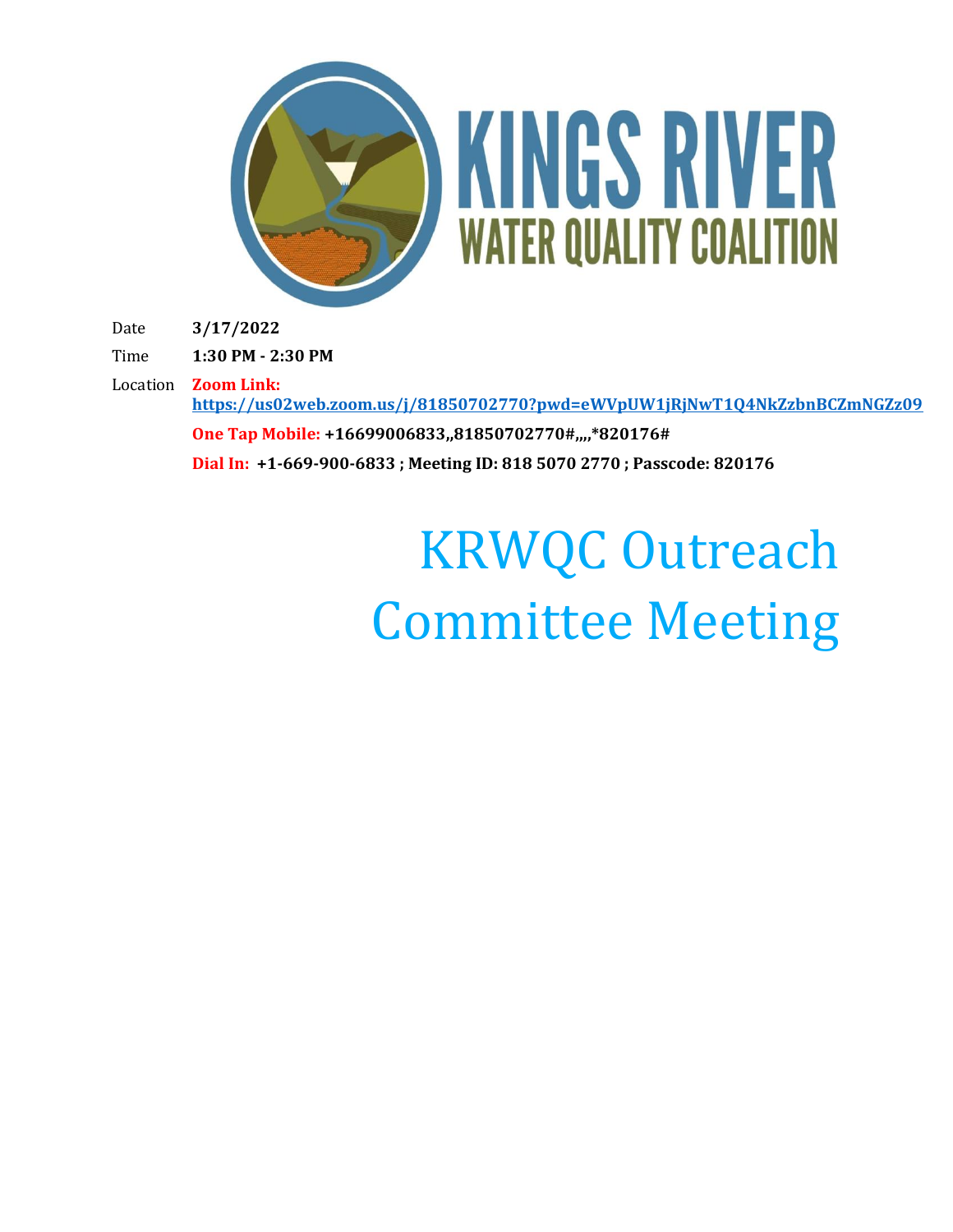## **Agenda - 17 March 2022**

| $\mathbf{1}$ | <b>CONVENE</b>                                                                                                                                                      |
|--------------|---------------------------------------------------------------------------------------------------------------------------------------------------------------------|
|              | The Outreach Committee Meeting will be convened.                                                                                                                    |
| $\mathbf{2}$ | <b>Additions to or Deletions from the Agenda</b>                                                                                                                    |
|              | Matters may be added to the agenda only as permitted by the Brown Act. Matters<br>may be deleted from the agenda for any reason.                                    |
| 3            | <b>Public Presentations</b>                                                                                                                                         |
|              | Presentations by the Public on matters under the jurisdiction of the Committee,<br>whether on the agenda or not, limited to a timeframe set by the Committee Chair. |
| 4            | <b>Approval of Minutes</b>                                                                                                                                          |
|              | The Committee will consider approving the January 19, 2022 Outreach Committee<br>Minutes.                                                                           |
| 5            | <b>Outreach Matters</b>                                                                                                                                             |
|              | The Committee will receive information on and may discuss and/or take action<br>regarding:                                                                          |
|              | Current Outreach Activities and Messaging to Stakeholders, Members, and<br>a.<br>Regulators.                                                                        |
|              | b. Future Outreach Activities and Messaging to Stakeholders, Members, and                                                                                           |
|              | Regulators.<br>Other Outreach Related Matters/Activities.<br>$C_{\bullet}$                                                                                          |
| 6            | Teleconference KRWQC Outreach Committee Meetings                                                                                                                    |
|              | The Committee may decide to take action to continue                                                                                                                 |

The Committee may decide to take action to continue teleconference/webconference meetings as provided for in Government Code Section 54953(e), finding either/both that:

1. A declared state of emergency exists and the state of emergency continues to directly impact the ability of the members to meet safely in person, and/or